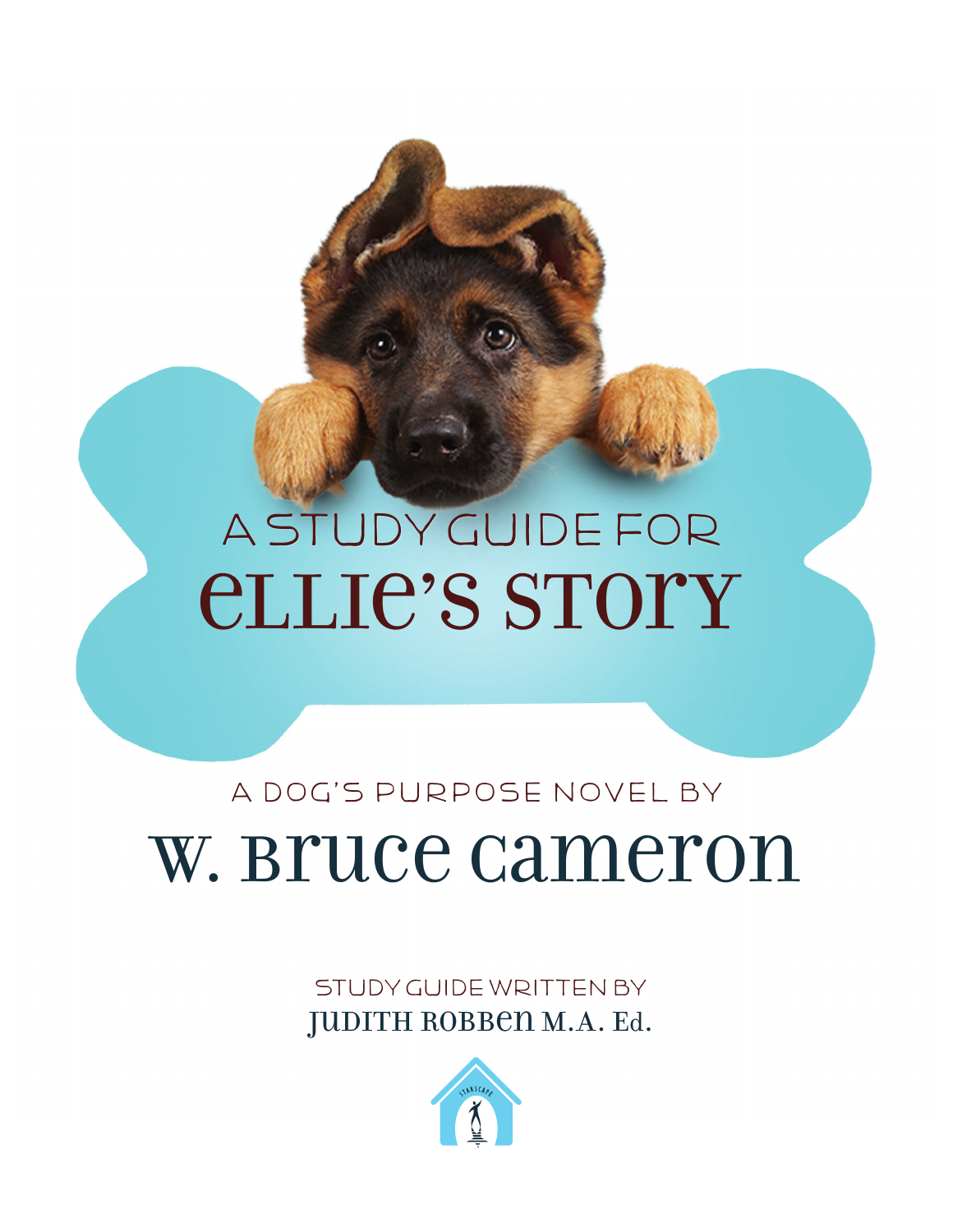

 $(L.4.4)$ scrambled mysterious

fascinating



**VOCABULARY**  $(L.4.4)$ grudge bounded thrashed

### chapter one

- 1. **(DETAILS RI.4.1)** What does Ellie blame her brother for in the first few pages of Chapter 1?
- 2. **(DETAILS AND DIALOGUE)** How do you know Ellie is a girl? Find evidence in the text and use quotation marks to cite the evidence.
- 3. **(FIGURATIVE LANGUAGE)** What simile does the author use to describe grass **(HUMOR AND DETAILS RI.4.1)** Explain how the author W. Bruce Cameron uses humor when Ellie is told "Good dog" for following the man. Support your answer with a detail from the text.
- 4. Name the 3 different tasks that Jakob made Ellie perform.
- 5. **(INFERENCE RL.4.4)** Why do you think Jakob made Ellie do several tasks before choosing to take Ellie home? What detail from the text helps you make this inference?

### chapter two

- 1. **(DETAILS RI.4.1)** What clue words does the author W. Bruce Cameron use to show that Ellie does not like the truck ride?
- 2. **(CONTEXT CLUES)** When Ellie explores her new home, what are the following in actuality and what clue words help the reader to make these inferences?

| <b>Ellie's Words</b>                 | <b>Actual Object</b> | <b>Clue Words in Text</b> |
|--------------------------------------|----------------------|---------------------------|
| "little doors" pg. 21                |                      |                           |
| "a box that made noise" pg. 21       |                      |                           |
| "The animalzigged and zagged" pg. 22 |                      |                           |

- 3. **(DETAILS RI.4.1)** What are Ellie's favorite words from Jakob and why are they Ellie's favorite words?
- 4. **(DETAILS RI.4.1)** Cite two reasons why Ellie did not like sleeping in her bed.
- 5. **(INFERENCE RL.4.1)** Why do you think Ellie enjoys Georgia more than Jakob? Cite at least one detail from the text as evidence.
- 6. **(DETAILS RI.4.1)** What are the two tricks Ellie learns in Chapter 2 and which one is her favorite?

### **VOCABULARY**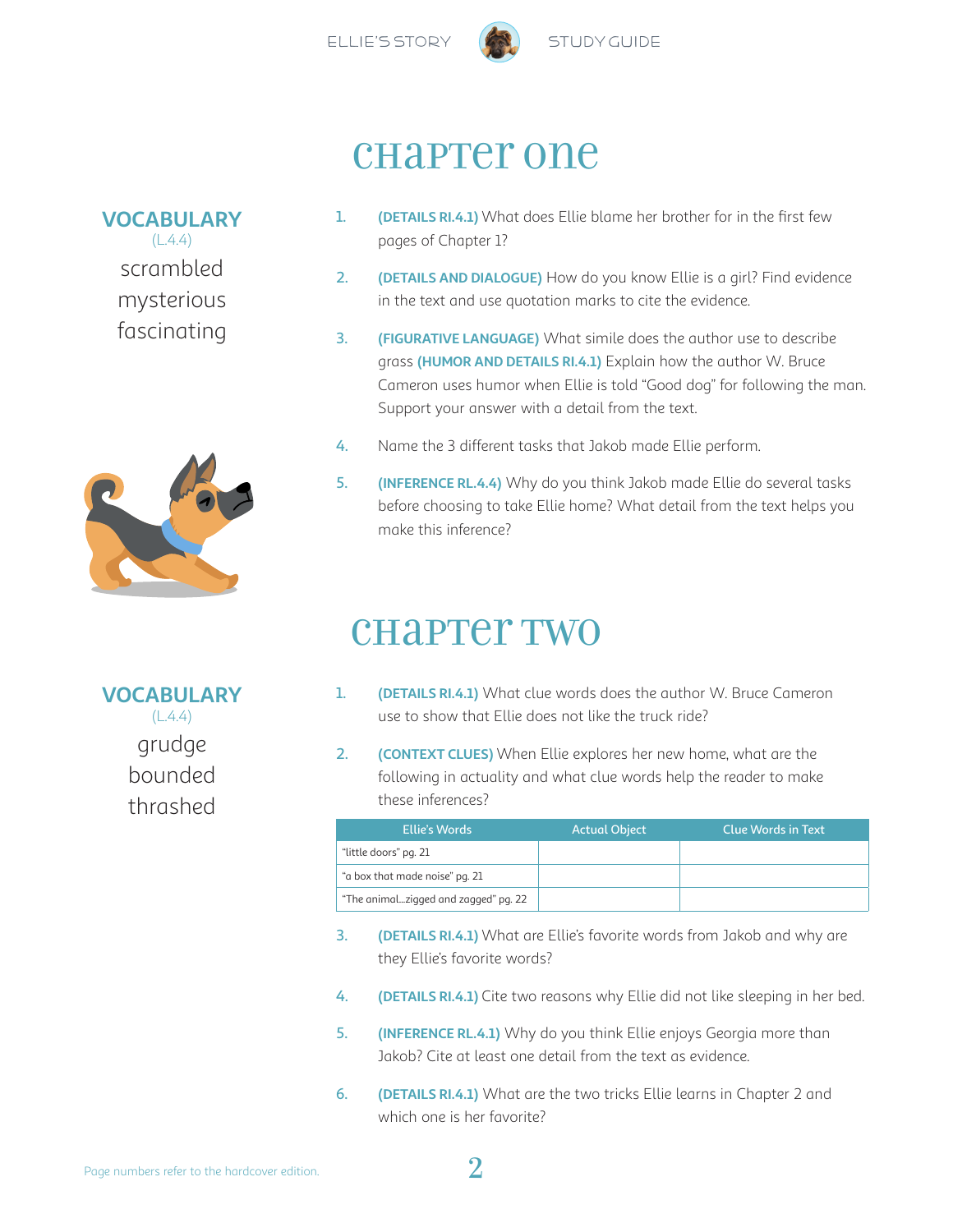

### chapter Three

#### 1. **(DETAILS RI.4.1 AND INFERENCE RL4.1)** Why did the game of Find get harder for Ellie in Chapter 3? Use at least one detail from the text.

- 2. **(DETAILS RI.4.1)** How does author W. Bruce Cameron use humor on Pg. 35 when explaining the "Show Me" game? Use evidence from the text to support your answer.
- 3. **(DETAILS RI.4.1)** List the three new tasks Ellie had to learn at the park.
- 4. **(INFERENCE RL.4.1)** Why do you think Ellie needs to become comfortable with:
	- **A)** being hoisted off the ground?
	- **B)** the sound of a gunshot?

### chapter Four

1. **(DETAILS RI.4.1)** Why does Jakob say, "Ellie's not that kind of dog?" Explain using a detail.

- 2. What is Ellie actually talking about when she says, "Water was shooting up out of the middle of it?" What clue words help the reader figure this out?
- 3. **(DETAILS RI.4.1)** Why was Ellie not willing to go into the water to fetch the stick. Use a detail from the text to support your answer.
- 4. **(INFERENCE RL.4.1)** Why did Jakob decide to jump into the water? What was Jakob's purpose for doing so? Use a detail to support your answer.
- 5. **(INFERENCE RL.4.1)** What do you think the shiny thing was that Jacob took off his belt? What detail helps you make this inference?



#### **VOCABULARY**  $(L.4.4)$ strained

frantically contribution barreling hoisted

**VOCABULARY**  $(L.4.4)$ enthusiasm

- utter
- panic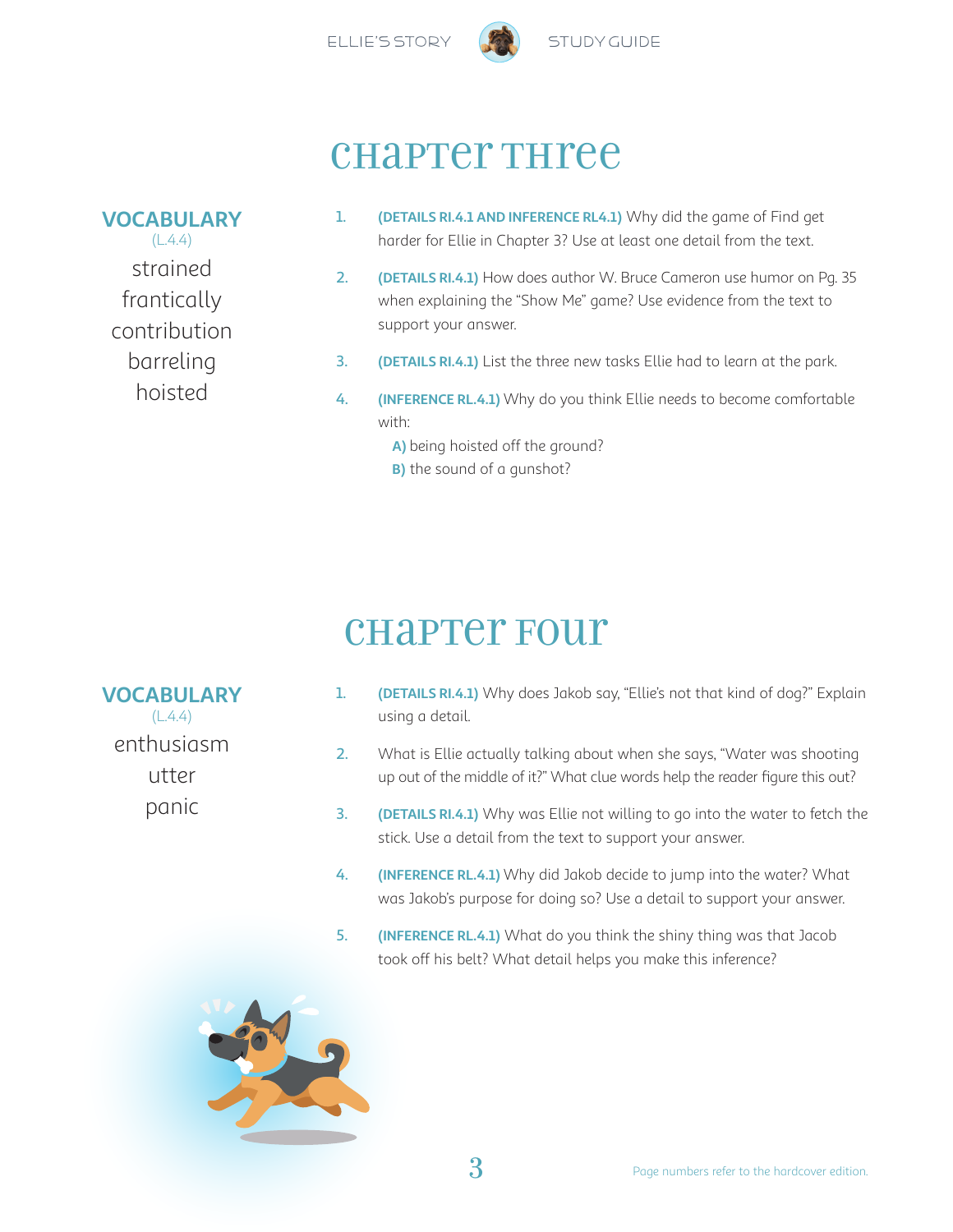

### **CHAPTET FIVE**

#### **VOCABULARY**

 $(L.4.4)$ alert aroma scarlet tanager

- 1. **(DETAILS RI.4.1)** Why was the second Find in Chapter 5 harder than the first Find in Chapter 4? Write a detail to support your answer.
- 2. **(INFERENCE RL.4.1)** What can you infer about Gypsy's job as a police dog? Support your answer with a detail.
- 3. **(DETAIL RI4.1)** Why is Amy worried about Cammie? Cite evidence to support your answer.
- 4. **(PREDICTION)** Make a prediction as to what Ellie will be doing in Chapter 6 and cite a detail from the text as evidence for your prediction.



## **CHAPTET SIX**

| (DETAILS RI.4.1) What is Ellie's first task as a working dog in Chapter 6? |
|----------------------------------------------------------------------------|
| Use a detail to support your answer.                                       |

- 2. **(DETAILS RI.4.1)** Where does Ellie find the missing lady?
- 3. **(DETAILS RI4.1)** What does Ellie realize about her purpose in Chapter 6? Use a detail to support your answer.
- 4. **(INFERENCE RL4.1)** Why do you think Ellie got to play her favorite game of tug after finding Marilyn? Cite a detail to support your inference.
- 5. **(INFERENCE RL4.1)** What can you conclude about where Jakob and Ellie went at the end of the Chapter 6? List at least 2 details to support your inference.

 $(L.4.4)$ Alzheimer's

disease

**VOCABULARY**

 astounded tantalizing

objected

- adoration
- rubbish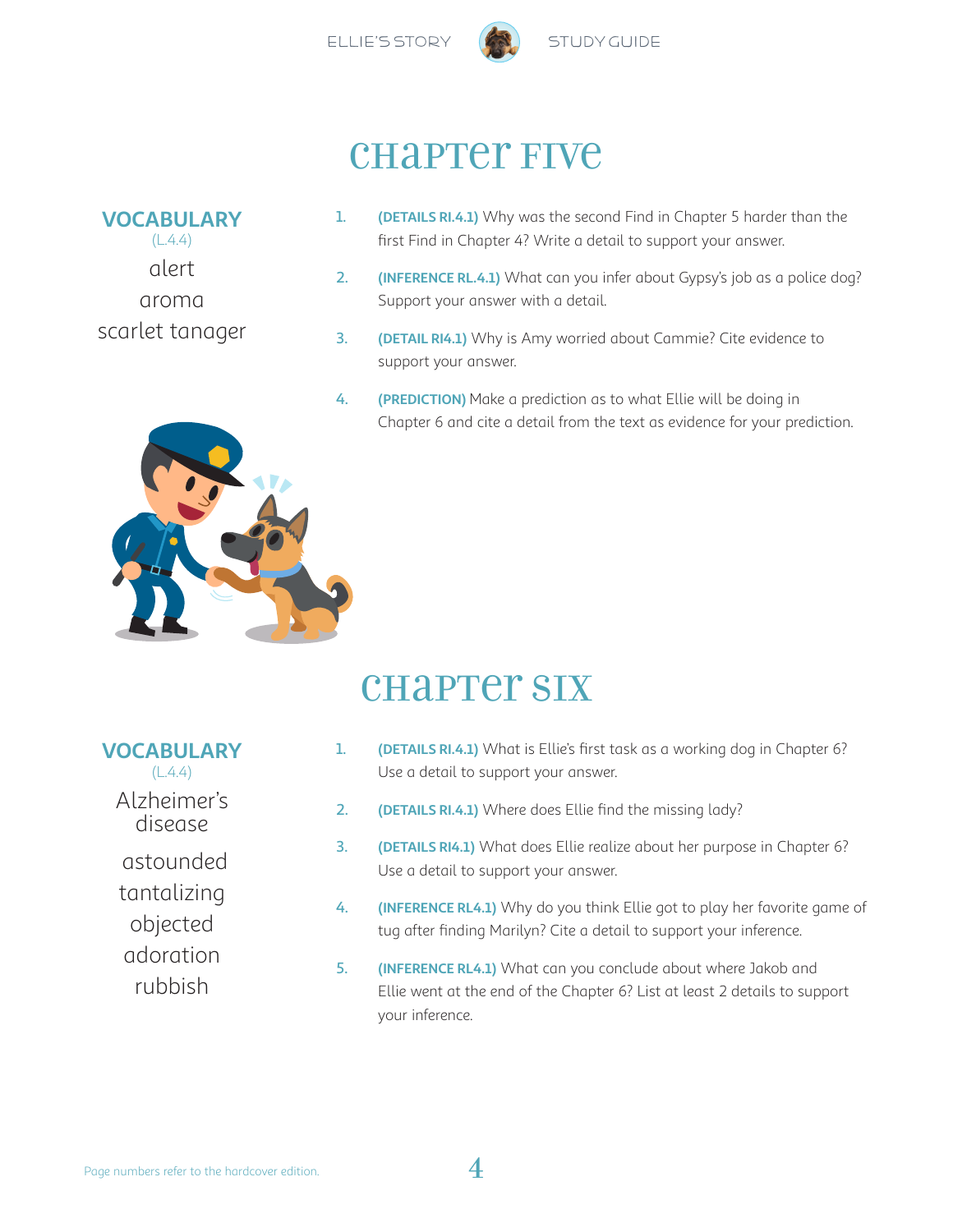

### chapter seven

#### **VOCABULARY**

 $(L.4.4)$ drowsy frantically resist ordinarily seesaw

- 1. **(INFERENCE RL4.1 AND DETAILS RI4.1)** Ellie and Jakob take a helicopter on the next "Work" in Chapter 7. Ellie says, "Jakob took me in the truck to the biggest pond I'd ever seen." Pg. 68. What can you infer about what this pond actually is? Cite at least two clues that help you make this inference.
- 2. **(DETAILS RI4.1)** Explain how Ellie brought smiles to Jakob after finding the little girl. What exactly made Jakob chuckle?

### chapter eight

- 1. **(DETAILS RI.4.1 AND TIME ORDER SUMMARY W.4.3.C)** Explain how Ellie tracked the scent of the little girl to a parked car. Use time order words to explain Ellie's Steps.
- 2. **(DETAILS RI.4.1 AND QUOTATION W4.2.B)** Why does Ellie think the two terriers are jealous of her? Use quotations marks to cite the evidence.
- 3. **(DETAILS RI.4.1)** How did Ellie know to lead Jakob down the steep road on the other side of the gate? Cite a detail from the text to support your answer.



**VOCABULARY**  $(L.4.4)$ 

tolerantly anxiety surveillance bewilderment entwined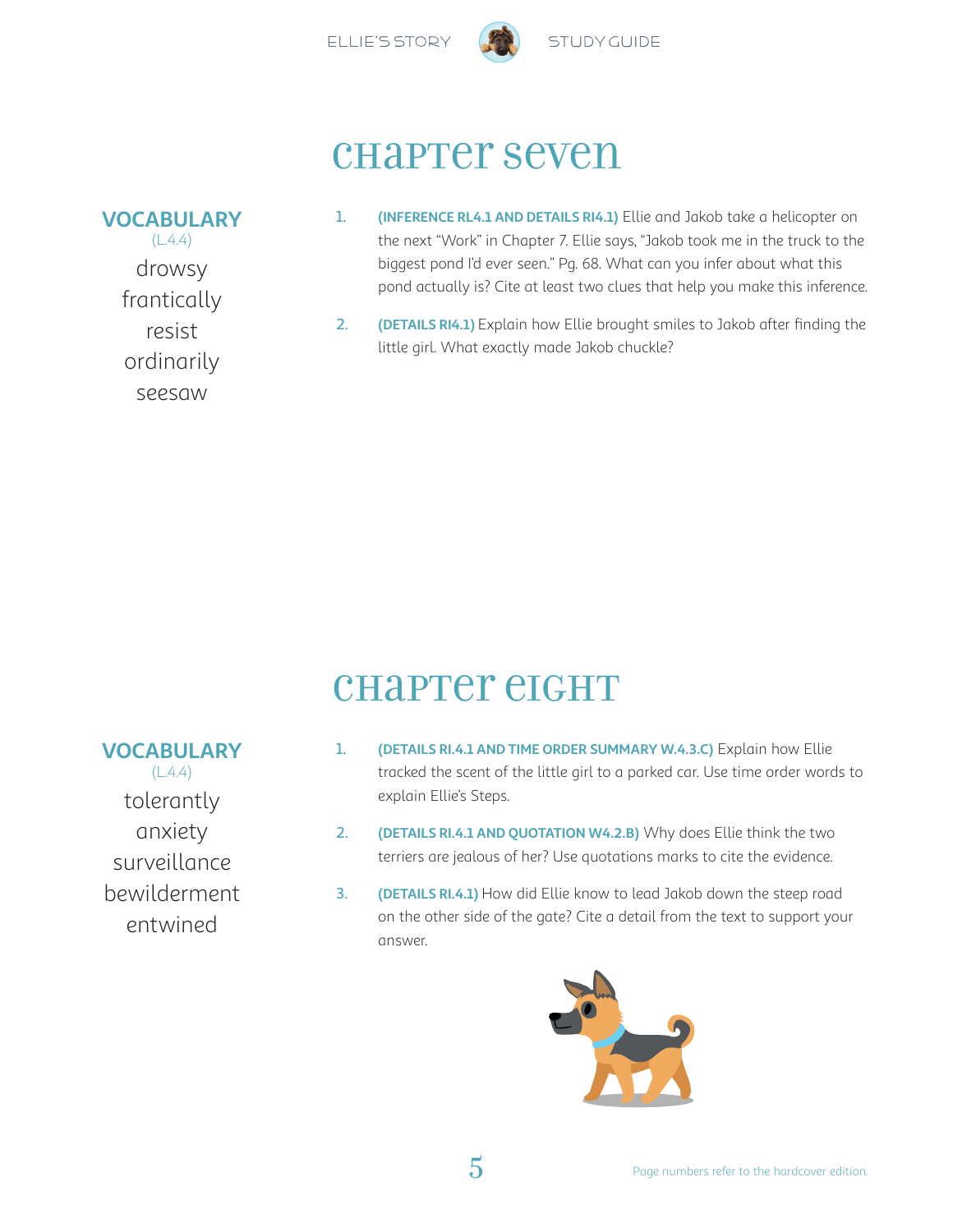

chapter Nine



**VOCABULARY**  $(L.4.4)$ hackles sternness cunning gingerly wrenched



- 1. **(DETAILS RI.4.1)** Why did Ellie say, "My hackles rose when our eyes met and I felt my lips pulling up to show my teeth"? Pg. 82 Use a detail to support your answer.
- 2. **(FIGURATIVE LANGUAGE L.4.5)** What is the example of onomatopoeia and what sound does it represent?
- 3. **(INFERENCE RL.4.1)** How does the reader know that Jakob is hurt? Use two details to support your answer.
- 4. **(DETAILS RI.4.1)** Why did Ellie wrench herself free from the policeman's hand and run? Use details to support your answer.

### chapter Ten

#### **VOCABULARY**

 $(L.4.4)$ 

gnawed tension sprawled blissfully warily

- 1. **(DETAILS RI.4.1)** Why did Ellie feel like she was being punished?
- 2. **(DETAILS RI.4.1)** Who is the new character in Chapter 10 and what is she worried about?
- 3. **(DETAILS RI.4.1)** What was Wally trying to teach Maya?
- 4. **(DETAILS RI.4.1 AND CHARACTER ANALYSIS R)** Why is Work different with Maya than with Jakob? Be sure to use at least one detail to compare the characters' actions.

Page numbers refer to the hardcover edition.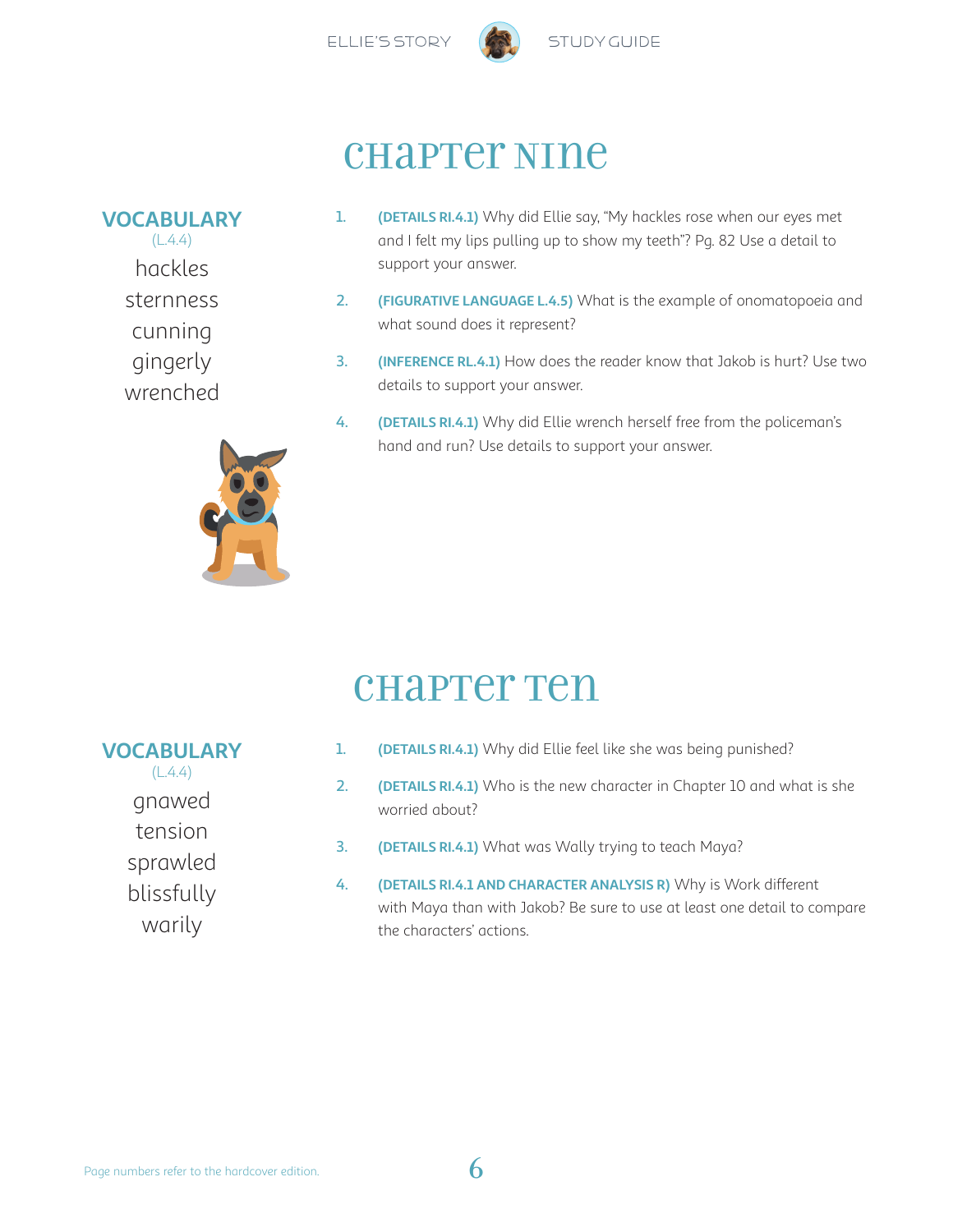



### chapter Eleven

#### **VOCABULARY**

 $(L.4.4)$ resign certified determination steadily eagerly

- 1. **(DETAILS RI.4.1)** List three activities that Ellie loves to do at Maya's house.
- 2. **(DETAILS RI.4.1)** Why does Maya think she is not good enough to be certified? Use a detail as text evidence.
- 3. **(DETAILS RI.4.1)** What does Maya do to solve her problem the next day?
- 4. **(INFERENCE RL.4.1)** Why do you think Ellie was running slowly to Find Belinda? Use a detail to support your inference.
- 5. **(HUMOR IN TEXT AND DETAILS RI.4.1)** How does the author W. Bruce Cameron use humor when Ellie talks about Emmet? Cite a detail as evidence.
- 6. **(TIME ORDER SUMMARY W.4.C)** Explain how Ellie took the sadness away from Maya at the end of the chapter. Be sure to use transition words and complete sentences.

## chapter Twelve

- 1. **(DETAILS RI.4.1)** Why is Jakob taking Disability now?
- 2. **(DETAILS RI.4.1)** Why does Jakob tell Maya that she can't quit her police job with Ellie? Use at least two details as text evidence.
- 3. **(DETAILS RI.4.1)** How can you tell that Ellie is also concerned about people's feelings even though her purpose is to Find? Cite two details in your answer.
- 4. **(DETAILS RI.4.1 AND QUOTATION MARKS)** What is the one sentence that W. Bruce Cameron writes on Pg. 121 that convinces Maya not to give up training with Ellie? Use quotation marks to cite your quotation.
- 5. **(INFERENCE RL.4.1)** What can you infer about Jakob's character's traits based on the above quotation?

### investigate awkwardly

**VOCABULARY**  $(L.4.4)$ 

> core dissolved

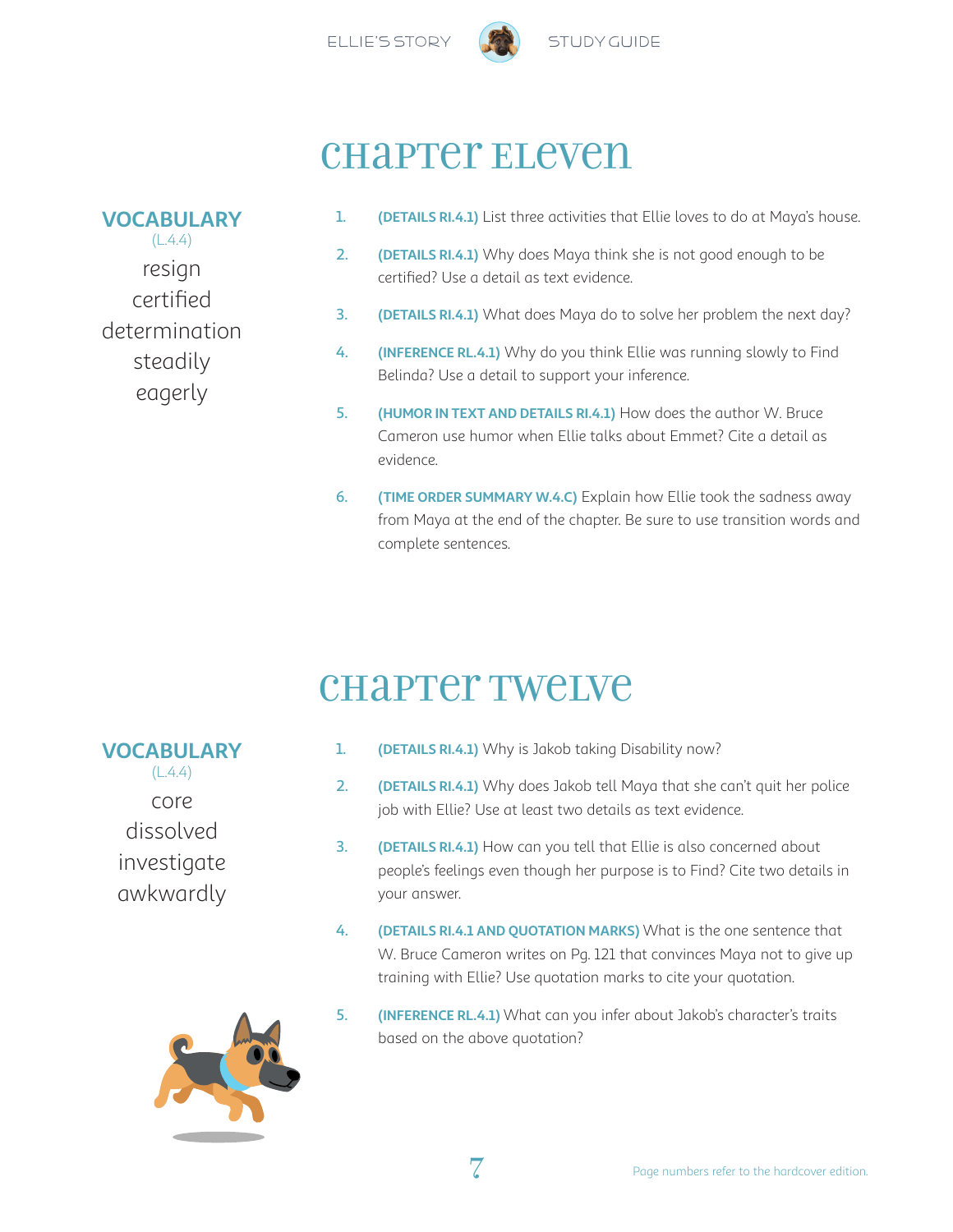

### chapter Thirteen

#### **VOCABULARY**

 $(L.4.4)$ trestles lanky stammered

- 1. **(INFERENCE RL.4.1)** Why do you think there is a party at Mama's house (Maya's mom)? Use a detail to support your inference.
- 2. **(INFERENCE RL.4.1)** Why do you think Al ordered a large pepperoni pizza? Use a detail to support your answer and explain the situation in your own words.



### chapter Fourteen

#### **VOCABULARY**

 $(L.4.4)$ disinfectant tarmac chemical

- 1. **(DETAILS RI.4.1)** Explain why Ellie is in El Salvador for Work. Use at least two details to support your answer.
- 2. **(DETAILS RI.4.1)** How can you tell that Maya and Ellie work through the entire night? Use a detail in the text as evidence for time of day.
- 3. **(INFERENCE RL.4.1)** Why do you think Maya would not take Ellie's leash off during this time of Work? Use at least one detail to support your inference.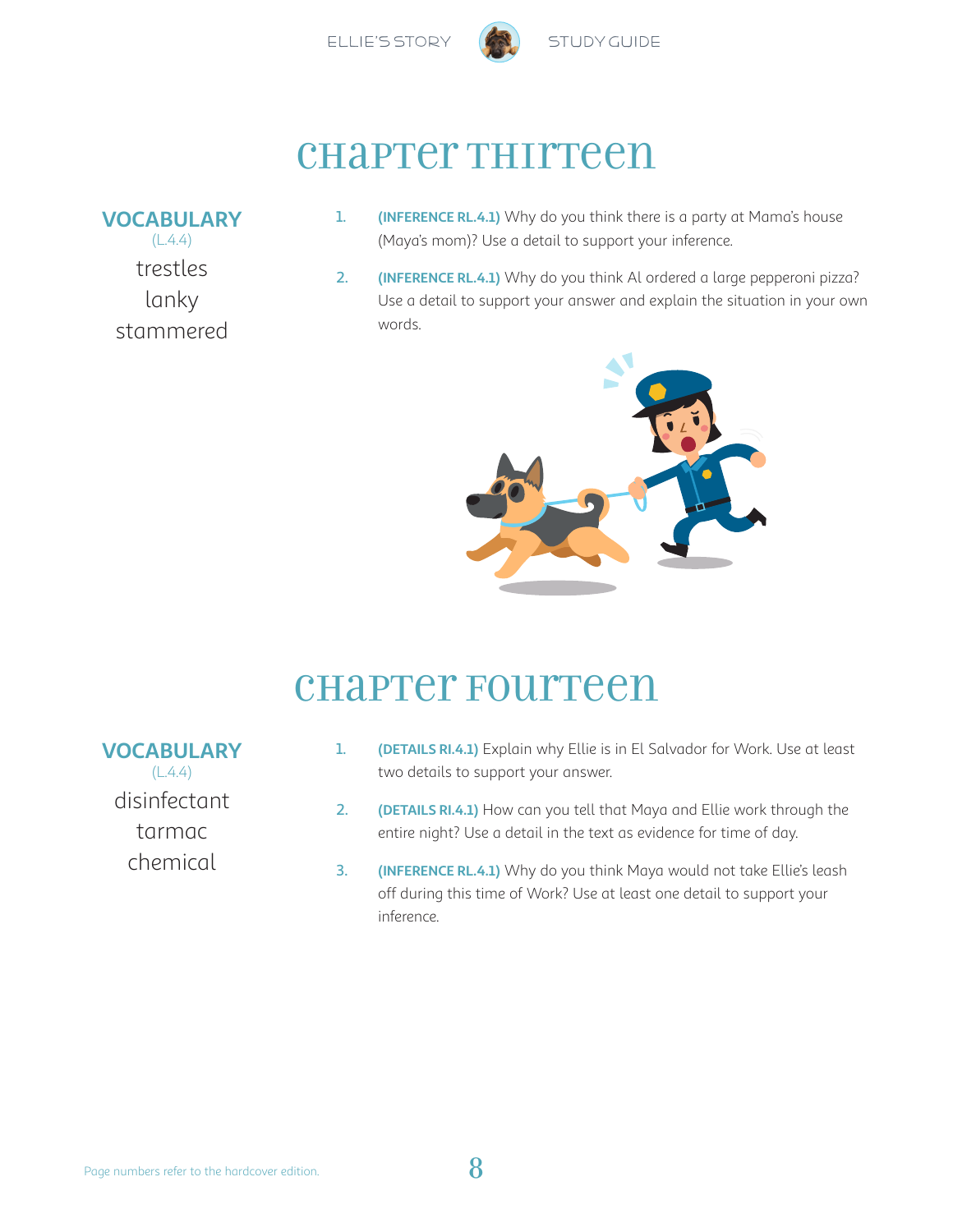



### chapter Fifteen

#### **VOCABULARY**

 $(L.4.4)$ victim desperate vanished shaft urgent

- 1. **(DETAILS RI.4.1)** Why does Ellie disobey Maya and continue to Find instead of finding Vernon? Use quotation marks to cite a detail from the text.
- 2. **(DETAILS RI.4.1)** Why is the woman so afraid of the harness while Ellie is not afraid of the harness? Use a detail in your answer.
- 3. **(INFERENCE RL.4.1)** What can you conclude about where Ellie went after rescuing the woman from the shaft based on clues from the text? Be sure to cite at least two details to support your inference.
- 4. **(INFERENCE RL.4.1)** W. Bruce Cameron uses the phrase, "uninteresting words" when Ellie describes humans. Make an inference as to what "uninteresting words" could mean for Ellie. (Remember, Ellie is describing human actions.)
- 5. **(INFERENCE RL.4.1)** What can you conclude about Ellie not being able to Find Wally? What has happened to Ellie's sense of smell? Use a detail to support your inference.

### chapter Sixteen

- 1. **(DETAILS RI.4.1)** Why is Ellie sensing nervous tension with both Al and Maya? Use a detail from the text in your answer.
- 2. **(INFERENCE RL.4.1)** W. Bruce Cameron writes, "I walked slowly down a narrow path between long wooden benches . . . Al took something out of a little pack that he'd already tied on my back." What can you conclude about Ellie's description here? Use a detail to support your inference.
- 3. **(DETAILS RI.4.1)** Describe Ellie's new Work job. Be sure to explain where and why Ellie's new job is just as important as her old job using a detail from the text.
- 4. **(OPINION WRITING W.4.1.A & QUOTATIONS W.4.2.B)** In your opinion, has Ellie's purpose changed in this chapter? Be sure to use a quotation from the text to support your opinion.

#### **VOCABULARY**  $(L.4.4)$

decertified reassigned timidly